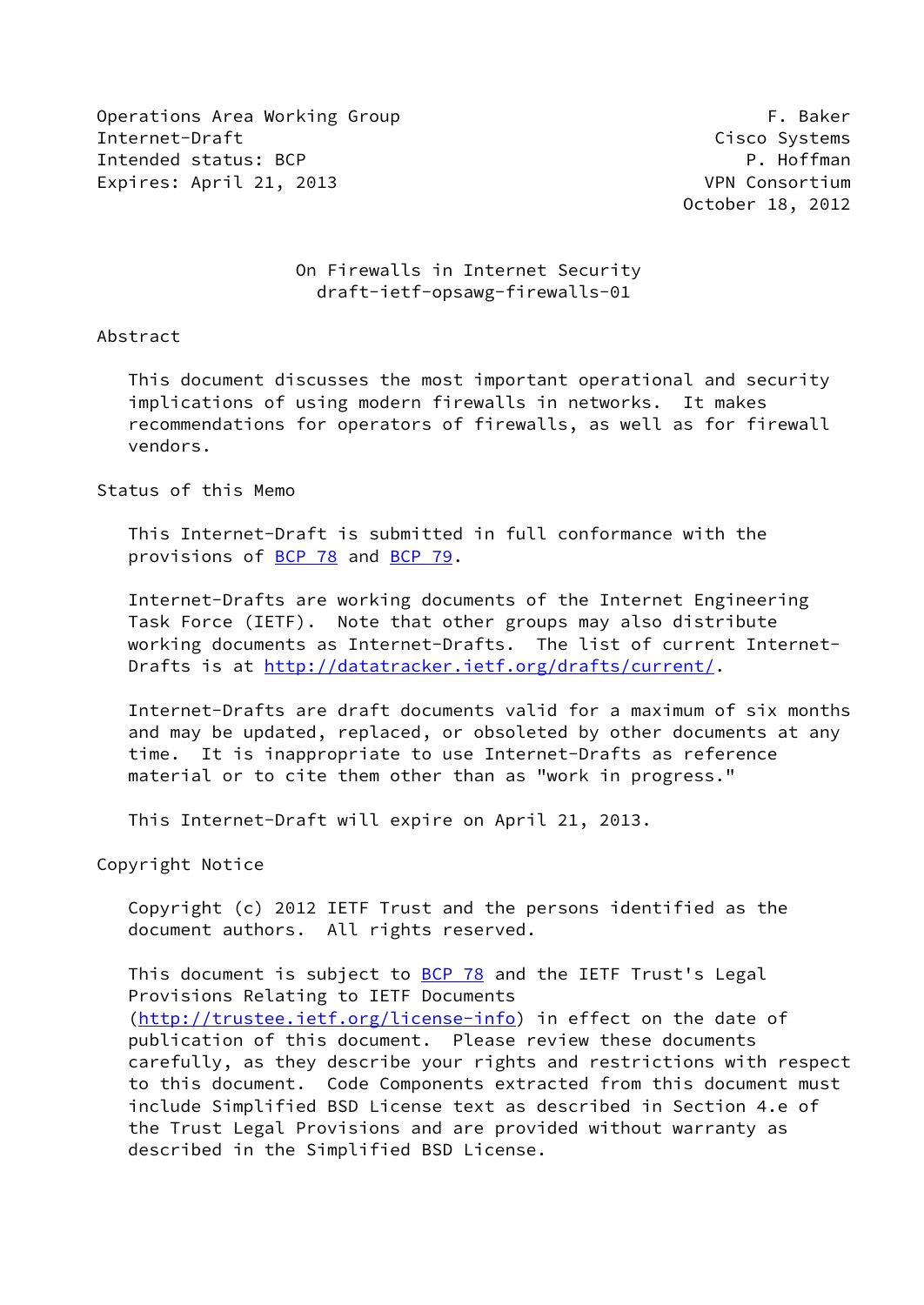# Internet-Draft On Firewalls in Internet Security October 2012

## Table of Contents

| 1.1.             | Modern Firewall Features That Should Not Be Confused                |  |  |  |  |  |  |  |  |
|------------------|---------------------------------------------------------------------|--|--|--|--|--|--|--|--|
|                  |                                                                     |  |  |  |  |  |  |  |  |
|                  |                                                                     |  |  |  |  |  |  |  |  |
|                  | $\underline{2}$ . High-Level Firewall Concepts 4                    |  |  |  |  |  |  |  |  |
| 2.1.             | The End-to-End Principle $\frac{4}{5}$                              |  |  |  |  |  |  |  |  |
| 2.2.             | Building a Communication 5                                          |  |  |  |  |  |  |  |  |
|                  |                                                                     |  |  |  |  |  |  |  |  |
| 3.1.             | Blocking Traffic Unless It Is Explicitly Allowed $\mathbb{Z}$       |  |  |  |  |  |  |  |  |
|                  | 3.2. Typical Firewall Categories 7                                  |  |  |  |  |  |  |  |  |
| 3.3.             | Newer categories of firewalling $\ldots \ldots \ldots \ldots$       |  |  |  |  |  |  |  |  |
| $\overline{4}$ . | Recommendations for Operators $\ldots$ 8                            |  |  |  |  |  |  |  |  |
| $\overline{5}$ . | Recommendations for Firewall Vendors 8                              |  |  |  |  |  |  |  |  |
| 6.               |                                                                     |  |  |  |  |  |  |  |  |
| $\mathbf{I}$ .   | Security Considerations $\ldots \ldots \ldots \ldots \ldots \ldots$ |  |  |  |  |  |  |  |  |
| 8.               |                                                                     |  |  |  |  |  |  |  |  |
| 9.               |                                                                     |  |  |  |  |  |  |  |  |
| 9.1.             | Normative References 9                                              |  |  |  |  |  |  |  |  |
|                  | $9.2$ . Informative References 9                                    |  |  |  |  |  |  |  |  |
|                  | Appendix A. IPv4 NATs Are Not Security Devices 10                   |  |  |  |  |  |  |  |  |
|                  | Appendix B. Origin Reputation and Firewalls $\ldots$ 10             |  |  |  |  |  |  |  |  |
|                  |                                                                     |  |  |  |  |  |  |  |  |
|                  |                                                                     |  |  |  |  |  |  |  |  |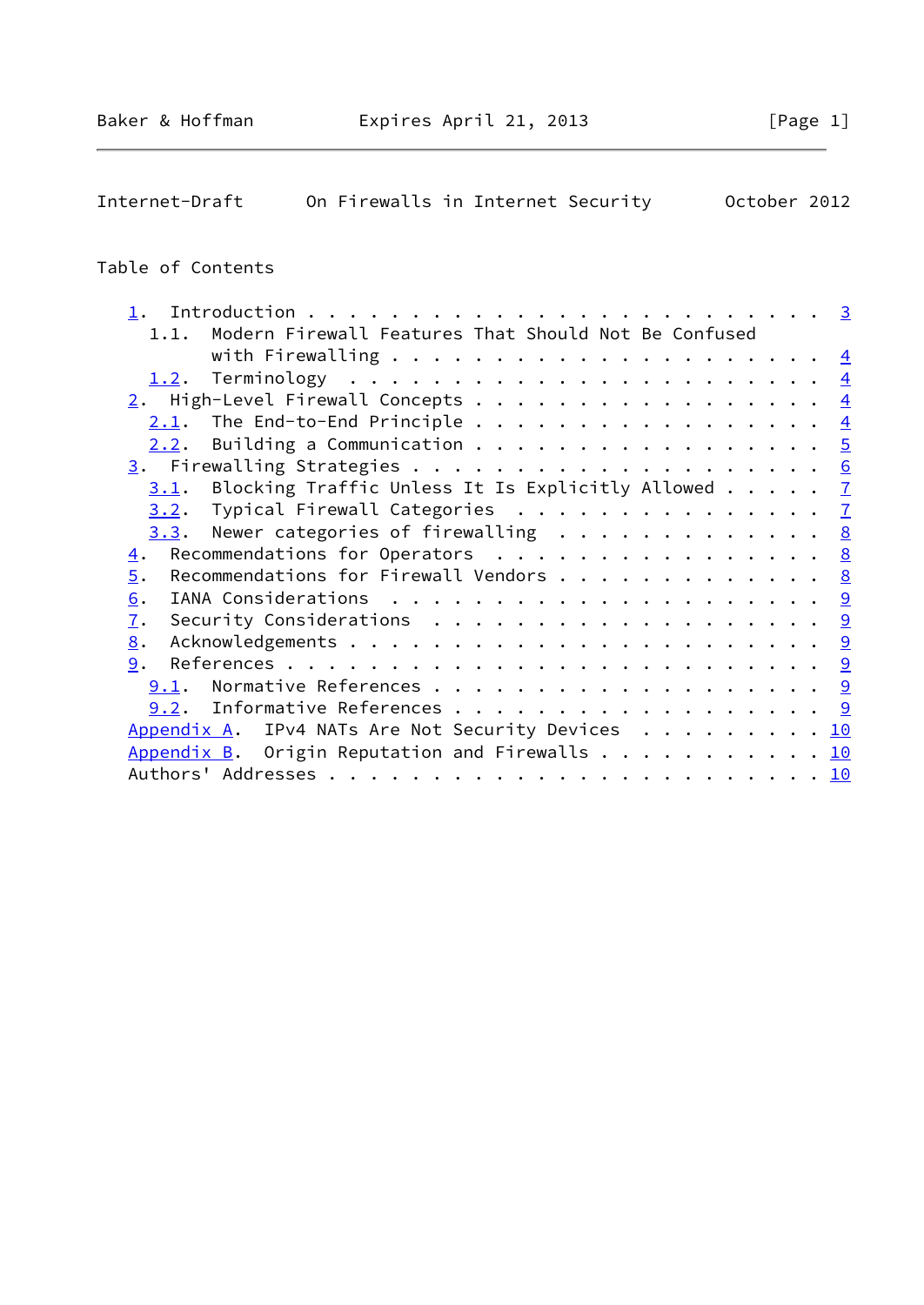Baker & Hoffman **Expires April 21, 2013** [Page 2]

<span id="page-2-1"></span>Internet-Draft On Firewalls in Internet Security October 2012

#### <span id="page-2-0"></span>[1](#page-2-0). Introduction

 In this document, a firewall is defined as a device or software that imposes a policy whose effect is "a stated type of packets may or may not pass from A to B". All modern firewalls allow an administrator to change the policies in the firewall, although the ease of administration for making those changes, and the granularity of the policies, vary widely between firewalls and vendors.

 Given this definition, it is easy to see that there is a perimeter (the position between A and B) in which the specific security policy applies. In typical deployed networks, there are usually some easy to-define perimeters. If two or more networks that are connected by a single device, the perimeter is inside the device. If that device is a firewall, it can impose a security policy at the shared perimeters of those networks.

 Many firewalls also employ some perimeters that are not as easy to define. Some of these perimeters in modern firewalls include:

- o An application-layer gateway (ALG) in front of a server creates a perimeter between that server and the network it is connected to. The ALG blocks some of the flows in the application protocol based on policies such as "do not all traffic from this network" and "do not allow the client to send a message of this type".
- o Routing domains that are controlled with role-based administration create perimeters in a routed network. Role-based administration makes rules such as "Domain X cannot see Domain Y in its routing table"; this prevents any host in Domain X from sending traffic to any host in Domain Y.
- o [[[ MORE HERE with other interesting perimeters ]]]

Modern firewalls apply perimeters at three layers: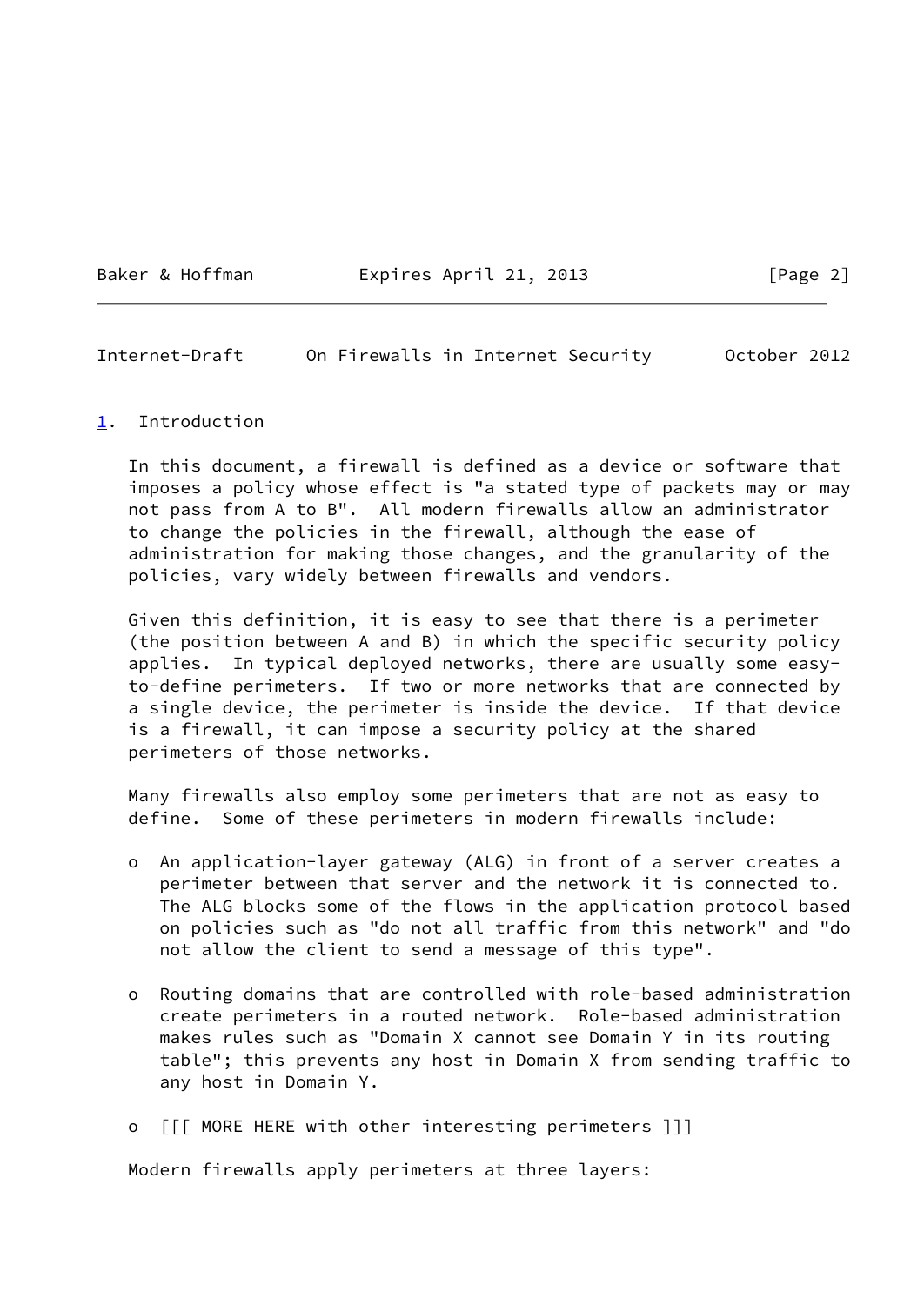Layer 3: Most firewalls can filter based on source and destination IPv4 addresses. Many (but, frustratingly, not all) firewalls can filter based on IPv6 addresses.

 Layer 4: Most firewalls can filter based on TCP and UDP ports. Many (but, frustratingly, not all) firewalls can also filter based on transports other than TCP and UDP.

 Layer 7: Modern firewalls can filter based on the application protocol contents, such as to allow or block certain types of protocol-defined messages, or based on the contents of those messages.

| Baker & Hoffman | Expires April 21, 2013 | [Page 3] |
|-----------------|------------------------|----------|
|-----------------|------------------------|----------|

<span id="page-3-0"></span>Internet-Draft On Firewalls in Internet Security October 2012

 Note that many firewall devices can only create policies at one or two of the layers.

 Hardware-based firewalls by their nature inspect traffic flowing through them, sometimes using proprietary mechanisms to make traffic analysis as fast as possible on the given hardware. Some firewalls use network visibility protocols such as NetFlow and sFlow to help capture and analyze traffic. [[ References needed ]]

<span id="page-3-1"></span>[1.1](#page-3-1). Modern Firewall Features That Should Not Be Confused with Firewalling

 There are a few features that appear in any firewall devices that have become associated with firewalls but in fact are not used for firewalling. Those non-firewalling features include:

Network Address Translation (NAT) [\[RFC2993](https://datatracker.ietf.org/doc/pdf/rfc2993)], which is not used for security policy

IPsec [\[RFC4301](https://datatracker.ietf.org/doc/pdf/rfc4301)], which is used for virtual private networks (VPNs). Although the core IPsec protocol has firewalling in it, when IPsec appears in a firewall device, it is normally only associated with the application of authenticated encryption and integrity protection of traffic.

 "SSL VPN" is a set of technologies that rely on tunneling traffic through the TLS [[RFC5246\]](https://datatracker.ietf.org/doc/pdf/rfc5246) protocol running on port 443. Some firewalls offer SSL VPNs as an alternative to IPsec.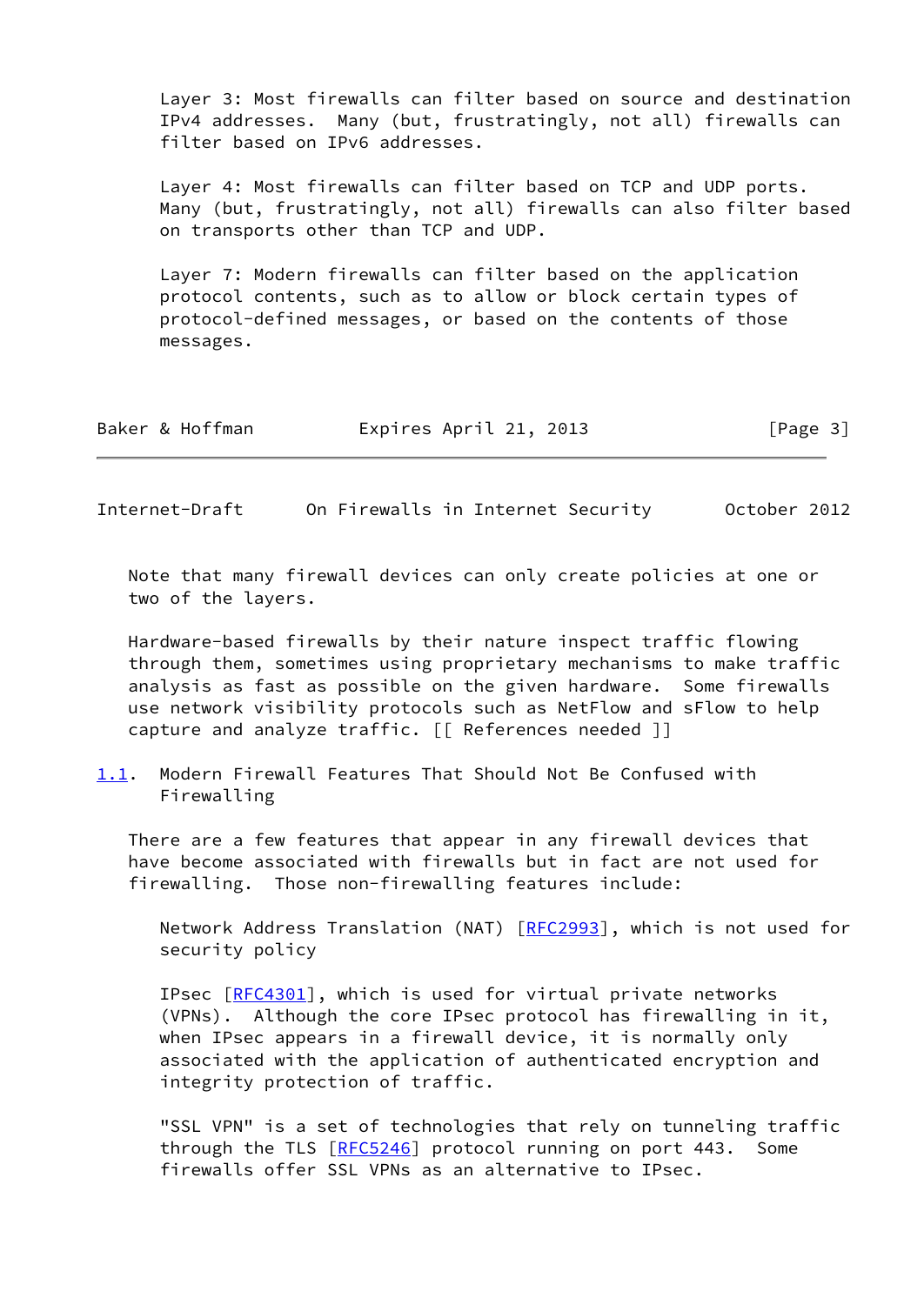Traffic prioritization is a feature common in firewalls, but does not meet the definition of firewalling at all.

<span id="page-4-0"></span>[1.2](#page-4-0). Terminology

 The key words "MUST", "MUST NOT", "REQUIRED", "SHALL", "SHALL NOT", "SHOULD", "SHOULD NOT", "RECOMMENDED", "MAY", and "OPTIONAL" in this document are to be interpreted as described in [\[RFC2119](https://datatracker.ietf.org/doc/pdf/rfc2119)].

 Some terms which have specific meanings in this document (such as "firewall") are defined earlier in this section.

#### <span id="page-4-1"></span>[2](#page-4-1). High-Level Firewall Concepts

<span id="page-4-2"></span>[2.1](#page-4-2). The End-to-End Principle

 One common complaint about firewalls in general is that they violate the End-to-End Principle [\[EndToEnd](#page-9-7)]. The End-to-End Principle is

| Baker & Hoffman | Expires April 21, 2013 | [Page 4] |
|-----------------|------------------------|----------|
|-----------------|------------------------|----------|

<span id="page-4-3"></span>Internet-Draft On Firewalls in Internet Security October 2012

 often incorrectly stated as requiring that "application specific functions ought to reside in the end hosts of a network rather than in intermediary nodes, provided they can be implemented 'completely and correctly' in the end hosts" or that "there should be no state in the network."

What it actually says is heavily nuanced, and is a line of reasoning applicable when considering any two communication layers. The document says that it "presents a design principle that helps guide placement of functions among the modules of a distributed computer system. The principle, called the end-to-end argument, suggests that functions placed at low levels of a system may be redundant or of little value when compared with the cost of providing them at that low level."

 In other words, the End-to-End Argument is not a prohibition against lower layer retries of transmissions, which can be important in certain LAN technologies, nor of the maintenance of state, nor of consistent policies imposed for security reasons. It is, however, a plea for simplicity. Any behavior of a lower communication layer, whether found in the same system as the higher layer (and especially application) functionality or in a different one, that from the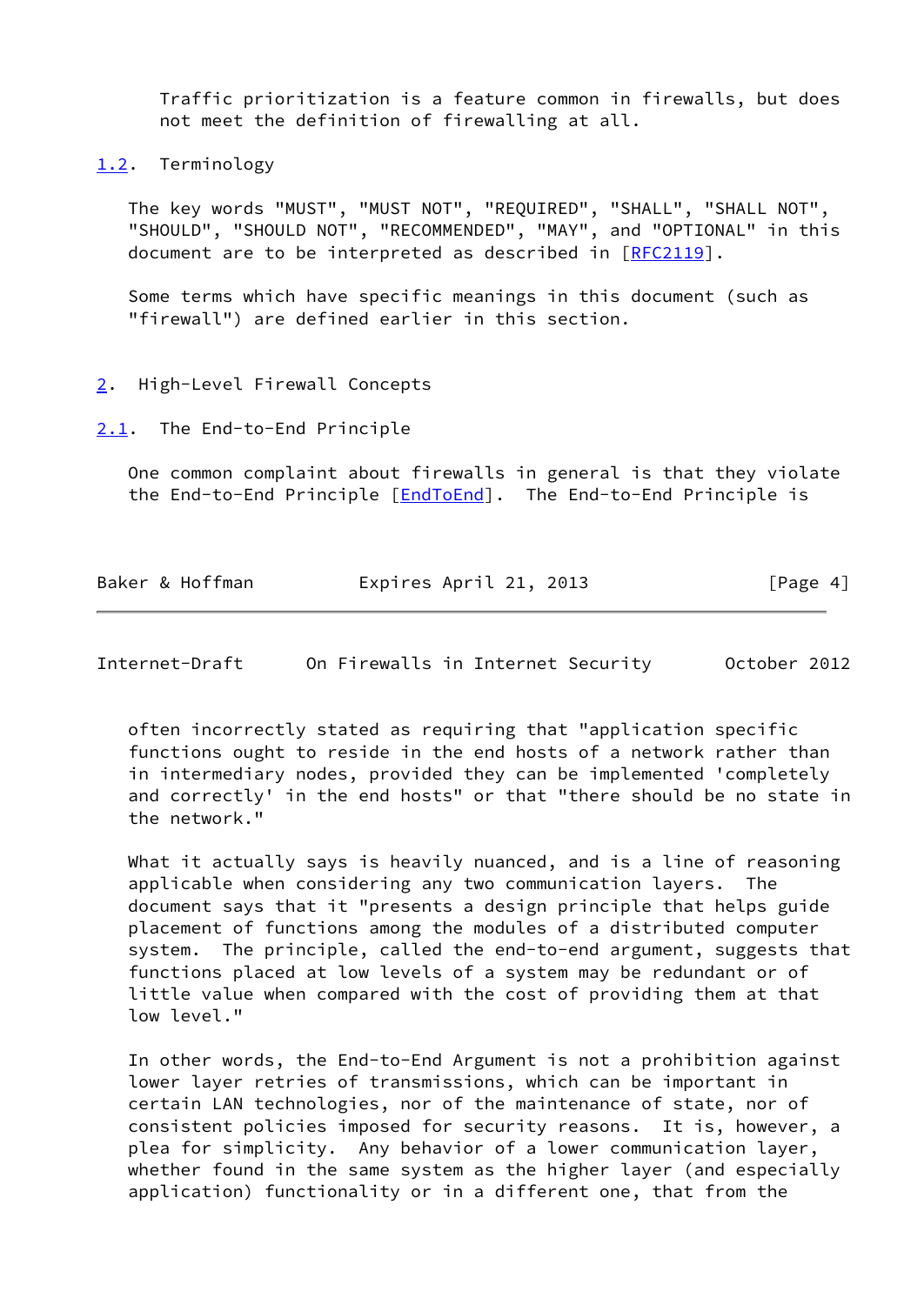perspective of a higher layer introduces inconsistency, complexity, or coupling extracts a cost. That cost may be in user satisfaction, difficulty of management or fault diagnosis, difficulty of future innovation, reduced performance, or other forms. Such costs need to be clearly and honestly weighed against the benefits expected, and used only if the benefit outweighs the cost.

 From that perspective, introduction of a policy that prevents communication under an understood set of circumstances, whether it is to prevent access to pornographic sites or prevents traffic that can be characterized as an attack, does not fail the end to end argument; there are any number of possible sites on the network that are inaccessible at any given time, and the presence of such a policy is easily explained and understood.

 What does fail the end-to-end argument is behavior that is intermittent, difficult to explain, or unpredictable. If I can sometimes reach a site and not at other times, or reach it using this host or application but not another, I wonder why that is true, and may not even know where to look for the issue.

#### <span id="page-5-0"></span>[2.2](#page-5-0). Building a Communication

Any communication requires at least three components:

| Baker & Hoffman | Expires April 21, 2013 | [Page 5] |
|-----------------|------------------------|----------|
|                 |                        |          |

<span id="page-5-1"></span>Internet-Draft On Firewalls in Internet Security October 2012

o a sender, someone or some thing that sends a message,

o a receiver, someone or some thing that receives the message, and

o a channel, which is a medium by which the message is communicated.

 In the Internet, the IP network is the channel; it may traverse something as simple as a directly connected cable or as complex as a sequence of ISPs, but it is the means of communication. In normal communications, a sender sends a message via the channel to the receiver, who is willing to receive and operate on it. In contrast, attacks are a form of harassment. A receiver exists, but is unwilling to receive the message, has no application to operate on it, or is by policy unwilling to. Attacks on infrastructure occur when message volume overwhelms infrastructure or uses infrastructure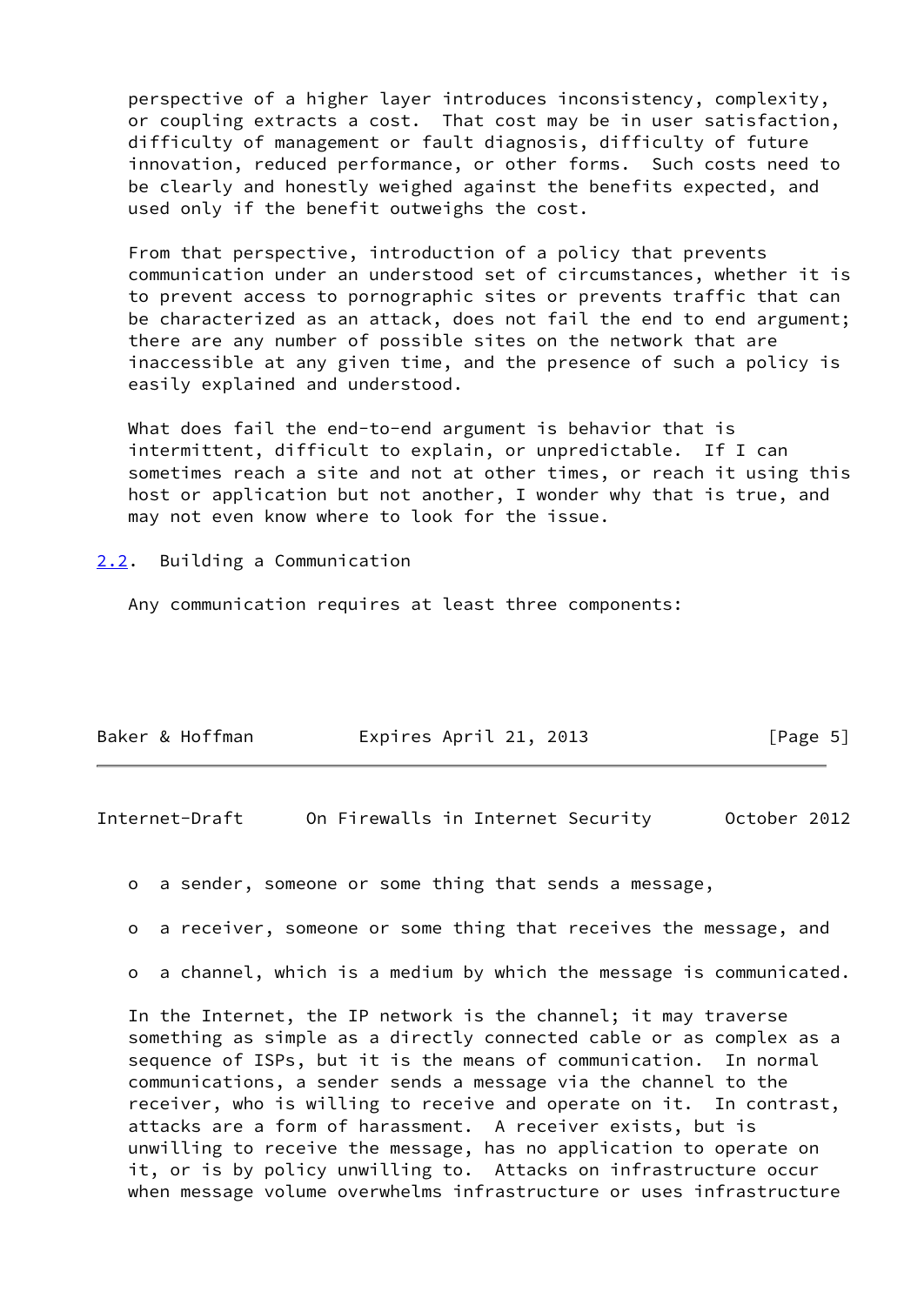but has no obvious receiver.

 By that line of reasoning, a firewall primarily protects infrastructure, by preventing traffic that would attack it from it. The best prophylactic might use a procedure for the dissemination of flow specification rules from [[RFC5575](https://datatracker.ietf.org/doc/pdf/rfc5575)] to drop traffic sent by an unauthorized or inappropriate sender or which has no host or application willing to receive it as close as possible to the sender.

In other words, as discussed in  $Section 1$ , a firewall compares to the human skin, and has as its primary purpose the prophylactic defense of a network. By extension, the firewall also protects a set of hosts and applications, and the bandwidth that serves them, as part of a strategy of defense in depth. A firewall is not itself a security strategy; the analogy to the skin would say that a body protected only by the skin has an immune system deficiency and cannot be expected to long survive. That said, every security solution has a set of vulnerabilities; the vulnerabilities of a layered defense is the intersection of the vulnerabilities of the various layers (e.g., a successful attack has to thread each layer of defense).

<span id="page-6-0"></span>[3](#page-6-0). Firewalling Strategies

 There is a great deal of tension in firewall policies between two primary goals of networking: the security goal of "block traffic unless it is explicitly allowed" and the networking goal of "trust hosts with new protocols". The two inherently cannot coexist easily in a set of policies for a firewall.

Baker & Hoffman Expires April 21, 2013 [Page 6]

<span id="page-6-2"></span>Internet-Draft On Firewalls in Internet Security October 2012

## <span id="page-6-1"></span>[3.1](#page-6-1). Blocking Traffic Unless It Is Explicitly Allowed

 The security goal of "block traffic unless it is explicitly allowed" prevents useful new applications. This problem has been seen repeatedly over the past decade: a new and useful application protocol is deployed, but it cannot get wide adoption because it is blocked by firewalls. The result has been a tendency to try to run new protocols over established applications, particularly over HTTP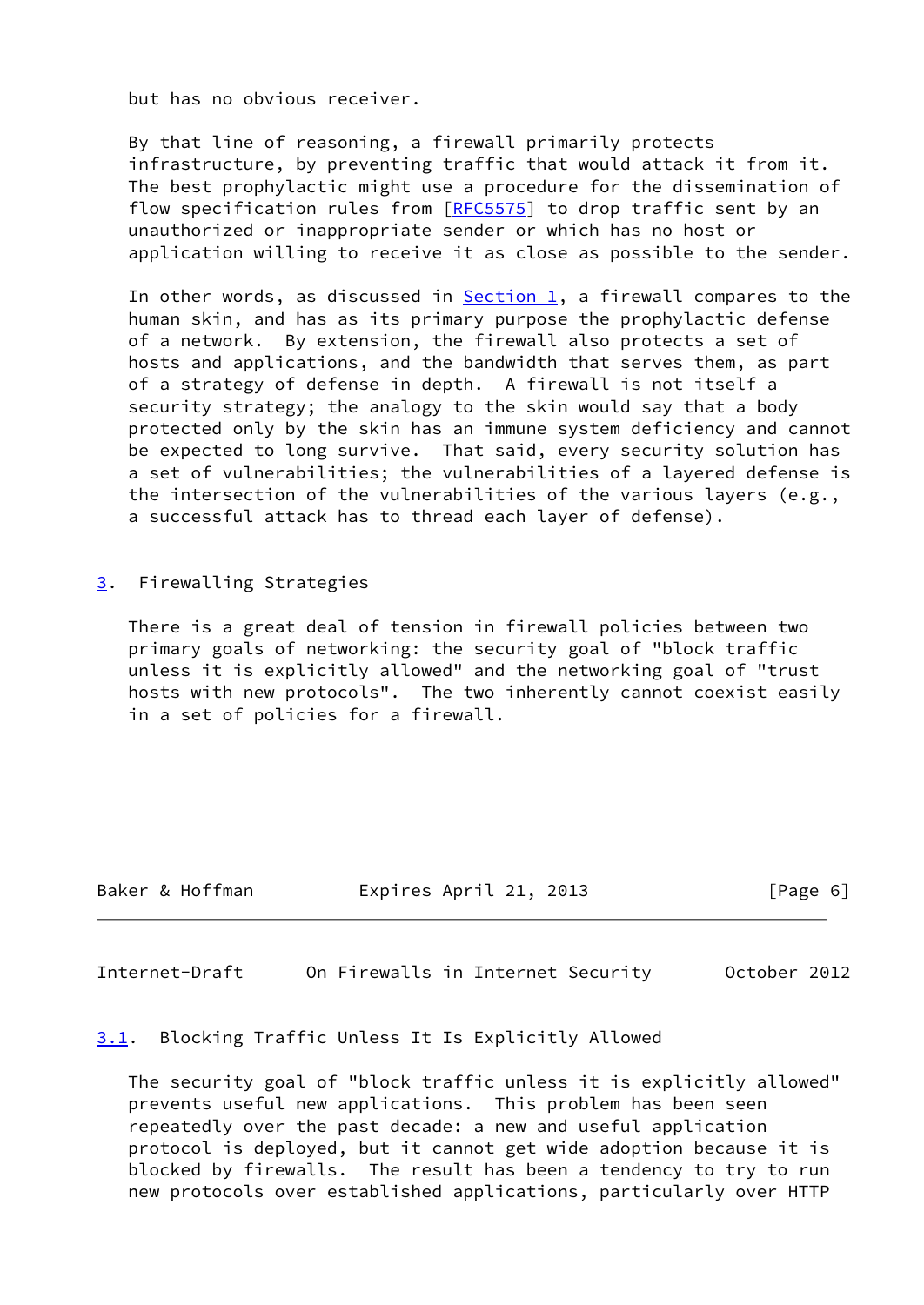[\[RFC3205](https://datatracker.ietf.org/doc/pdf/rfc3205)]. The result is protocols that do not work as well they might if they were designed from scratch.

 Worse, the same goal prevents the deployment of useful transports other than TCP, UDP, and ICMP. A conservative firewall that only knows those three transports will block new transports such as SCTP [\[RFC4960](https://datatracker.ietf.org/doc/pdf/rfc4960)]; this in turn causes the Internet to not be able to grow in a healthy fashion. Many firewalls will also block TCP and UDP options they don't understand, and this has the same unfortunate result.

 [[[ MORE HERE about forcing more costly and error-prone layer 7 inspection ]]]

<span id="page-7-0"></span>[3.2](#page-7-0). Typical Firewall Categories

 Most IPv4 firewalls have pre-configured security policies that fall into one of the following categories:

 I: Block all outside-initiated traffic, allow all inside-initiated traffic

 II: Same as I, but allow outside-initiated traffic to some specific inside hosts. The specified hosts are often added by IP address (or sometimes by DNS host name), and the host may be limited to particular transport and application protocols. For example, a rule might allow traffic destined to 203.0.113.226 on TCP ports 80 and 443.

 III: Same as I or II, but allow some outside-initiated traffic over some protocols to all hosts. For example, a firewall protecting a farm of web servers might want to allow traffic using TCP ports 80 and 443 to all addresses protected by the firewall so that new servers can be deployed without having to update the firewall rules.

Firewalls that understand IPv6 may have a fourth category:

 IV: Allow nearly all outside-initiated traffic. [[[ MORE HERE about why this is considered a good idea by some and a bad idea by

| Baker & Hoffman | Expires April 21, 2013 | [Page 7] |  |
|-----------------|------------------------|----------|--|
|-----------------|------------------------|----------|--|

<span id="page-7-1"></span>Internet-Draft On Firewalls in Internet Security October 2012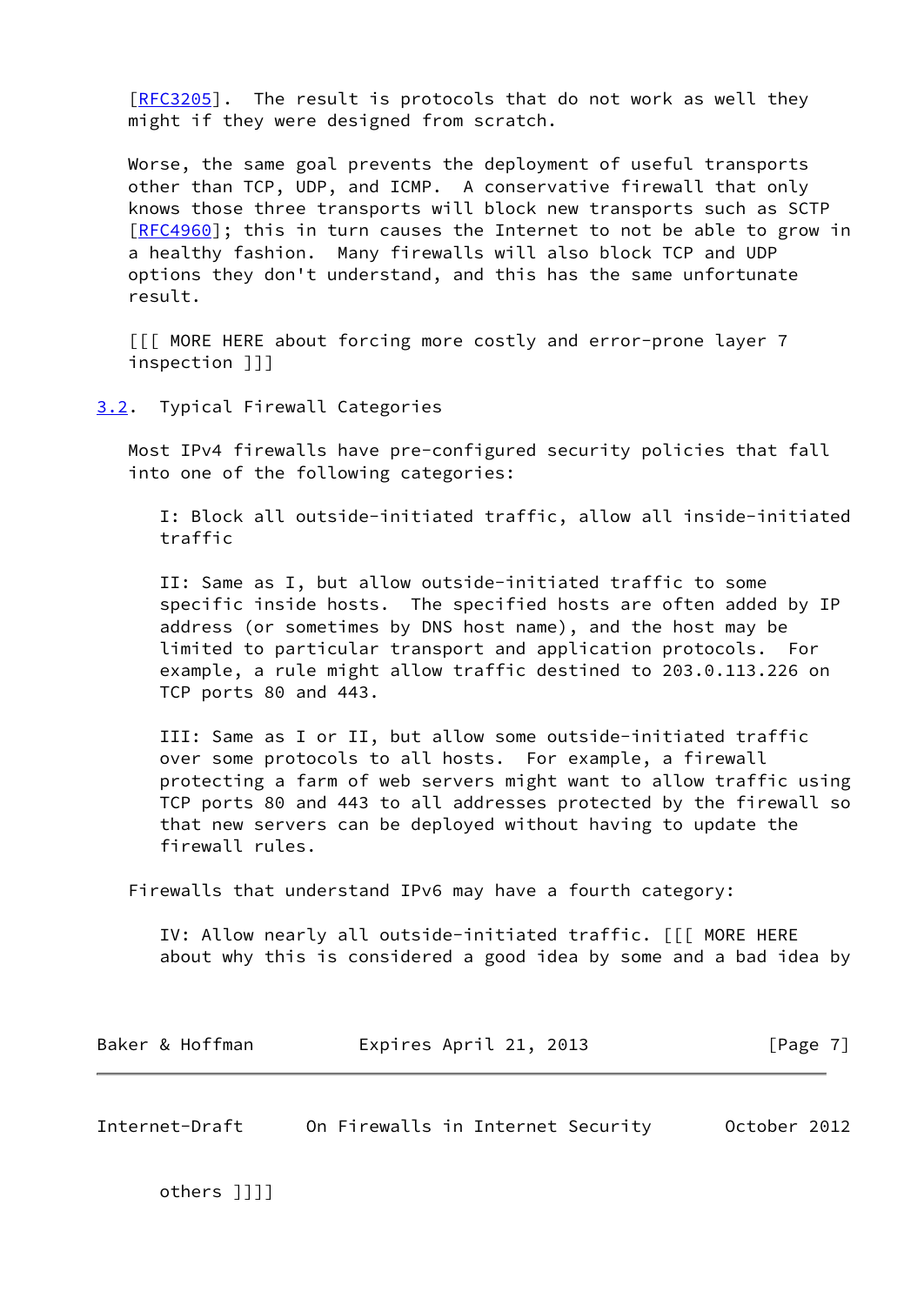## <span id="page-8-0"></span>[3.3](#page-8-0). Newer categories of firewalling

 [[[ MORE HERE on blocking traffic based on dynamic origin reputation such as the long-expired vyncke-advanced-ipv6-security ]]]

## <span id="page-8-1"></span>[4](#page-8-1). Recommendations for Operators

[[[ MORE HERE with the following outline ]]]

Firewalling strategies

None. This is really the operator's choice.

- Be aware that deep packet inspection causes varying amounts of delay in firewalls, particularly for long-lived flows
- Don't enforce protocol semantics in the firewall Applications are easier to change than firewalls
- Avoid using application-layer gateways for firewalling Use the security in the applications servers instead Servers are easier to change than firewalls However, ALGs are useful for IPv4-IPv6 conversion and proxying
	- in some protocols
- Allow fragments
	- Except in specific protocols where layer 7 content filtering is deemed crucial
- Document your intended firewall strategy and settings
- Be sure that other operators of the firewall are able to see it Don't rely on a NAT for security (see [Appendix A\)](#page-10-0)
- If using IPsec or SSL VPN, test whether the filtering rules for the rest of the firewall apply
- <span id="page-8-2"></span>[5](#page-8-2). Recommendations for Firewall Vendors

[[[ MORE HERE with the following outline ]]]

 Make a set of NAT-like rules for IPv6 easily choosable Interface for pinholing of IPv4 NATs needs clearly identify security issues Follow the BEHAVE RFC rules for binding timeouts on NATs Keep a summary log of non-normal events to aid reviewing Make leaving notes about the firewalling rules easy and useful Implement [draft-ietf-pcp-base](https://datatracker.ietf.org/doc/pdf/draft-ietf-pcp-base) and probably the follow-on protocols from that WG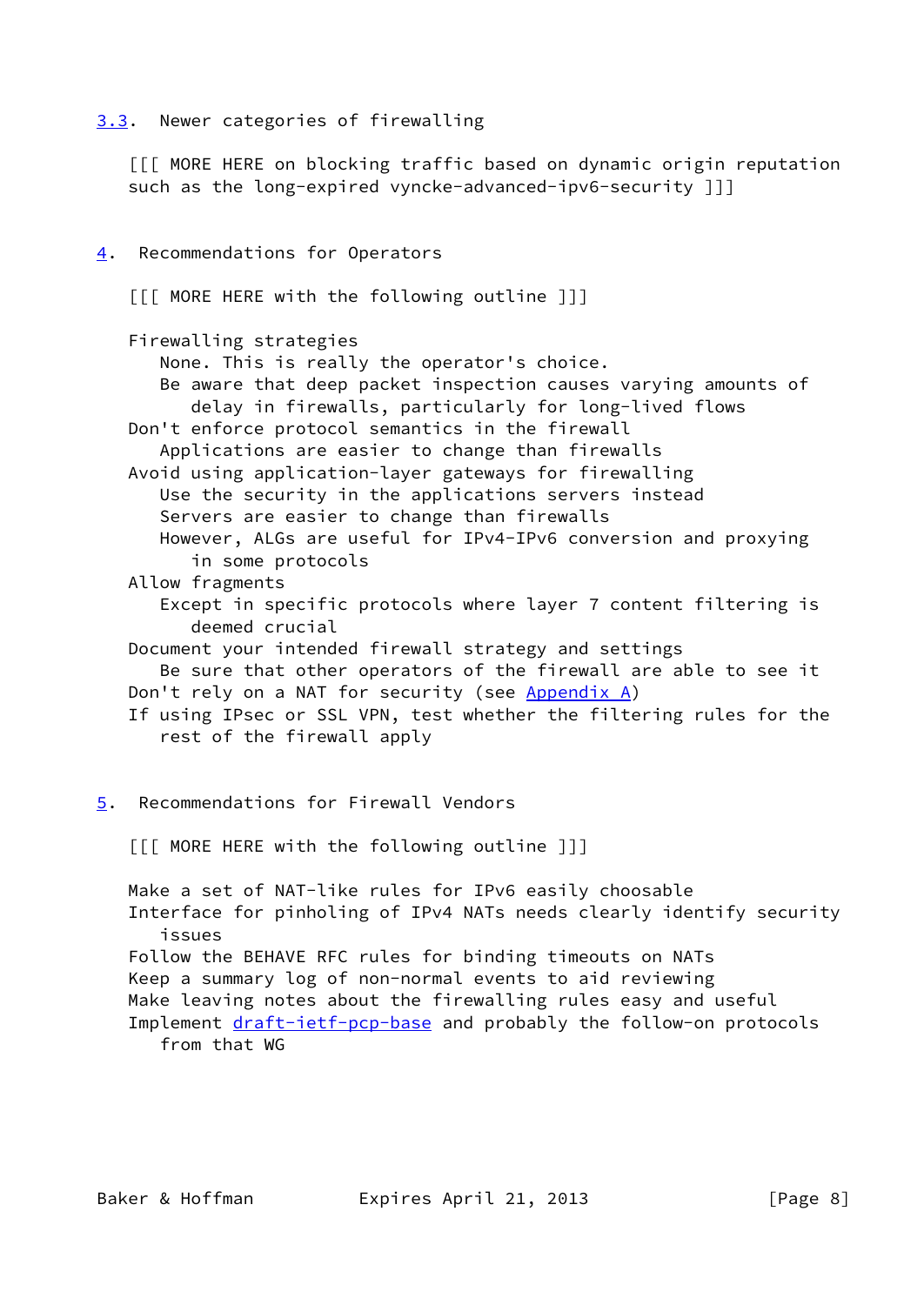<span id="page-9-1"></span>Internet-Draft On Firewalls in Internet Security October 2012

<span id="page-9-0"></span>[6](#page-9-0). IANA Considerations

None.

<span id="page-9-2"></span>[7](#page-9-2). Security Considerations

 This document is all about security considerations. It introduces no new ones.

## <span id="page-9-3"></span>[8](#page-9-3). Acknowledgements

Warren Kumari commented on this document.

- <span id="page-9-4"></span>[9](#page-9-4). References
- <span id="page-9-5"></span>[9.1](#page-9-5). Normative References
	- [RFC2119] Bradner, S., "Key words for use in RFCs to Indicate Requirement Levels", [BCP 14](https://datatracker.ietf.org/doc/pdf/bcp14), [RFC 2119](https://datatracker.ietf.org/doc/pdf/rfc2119), March 1997.

## <span id="page-9-6"></span>[9.2](#page-9-6). Informative References

<span id="page-9-7"></span>[EndToEnd]

 Saltzer, JH., Reed, DP., and DD. Clark, "End-to-end arguments in system design", ACM Transactions on Computer Systems (TOCS) v.2 n.4, p277-288, Nov 1984.

- [RFC2993] Hain, T., "Architectural Implications of NAT", [RFC 2993](https://datatracker.ietf.org/doc/pdf/rfc2993), November 2000.
- [RFC3205] Moore, K., "On the use of HTTP as a Substrate",  $BCP$  56, [RFC 3205,](https://datatracker.ietf.org/doc/pdf/rfc3205) February 2002.
- [RFC4301] Kent, S. and K. Seo, "Security Architecture for the Internet Protocol", [RFC 4301,](https://datatracker.ietf.org/doc/pdf/rfc4301) December 2005.
- [RFC4960] Stewart, R., "Stream Control Transmission Protocol", [RFC 4960,](https://datatracker.ietf.org/doc/pdf/rfc4960) September 2007.
- [RFC5246] Dierks, T. and E. Rescorla, "The Transport Layer Security (TLS) Protocol Version 1.2", [RFC 5246](https://datatracker.ietf.org/doc/pdf/rfc5246), August 2008.
- [RFC5575] Marques, P., Sheth, N., Raszuk, R., Greene, B., Mauch, J.,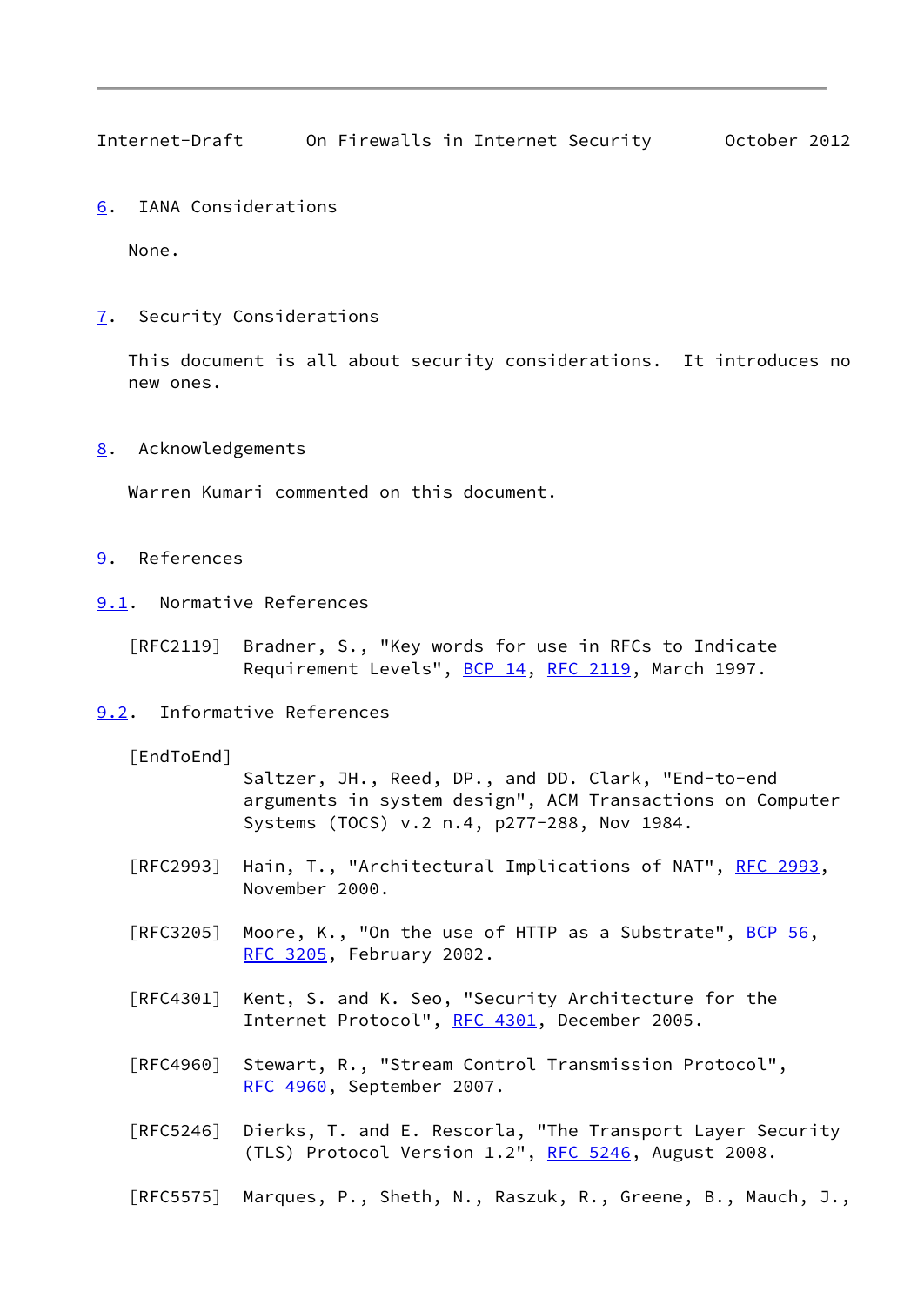and D. McPherson, "Dissemination of Flow Specification Rules", [RFC 5575,](https://datatracker.ietf.org/doc/pdf/rfc5575) August 2009.

| Baker & Hoffman | Expires April 21, 2013 | [Page 9] |
|-----------------|------------------------|----------|
|-----------------|------------------------|----------|

<span id="page-10-1"></span>Internet-Draft On Firewalls in Internet Security October 2012

<span id="page-10-0"></span>[Appendix A.](#page-10-0) IPv4 NATs Are Not Security Devices

 Their security is a side-effect of their design. [[[ MORE HERE about the history and why some operators mistake the security policy of NATs with firewalls. ]]]

[[[ MORE HERE about how pinholes mess badly that security policy. ]]]

 [[[ MORE HERE about PCP and how to integrate it with a firewall security policy. ]]]

Recommendations for deploying NATs in firewalls include:

- o NATs should only be used when more IPv4 addresses are needed
- o Operators should not pinhole to addresses that are unpredictably assigned by DHCP

<span id="page-10-2"></span>[Appendix B.](#page-10-2) Origin Reputation and Firewalls

[[[ MORE HERE with the following outline ]]]

 Letting someone else curate your security policy Different types of reputation for different layers [draft-ietf-repute-model](https://datatracker.ietf.org/doc/pdf/draft-ietf-repute-model) [draft-vyncke-advanced-ipv6-security](https://datatracker.ietf.org/doc/pdf/draft-vyncke-advanced-ipv6-security) [draft-hallambaker-omnibroker](https://datatracker.ietf.org/doc/pdf/draft-hallambaker-omnibroker) Recommendations Check logs to be sure updates are happening Check vendors' policies

Authors' Addresses

 Fred Baker Cisco Systems

Email: fred@cisco.com